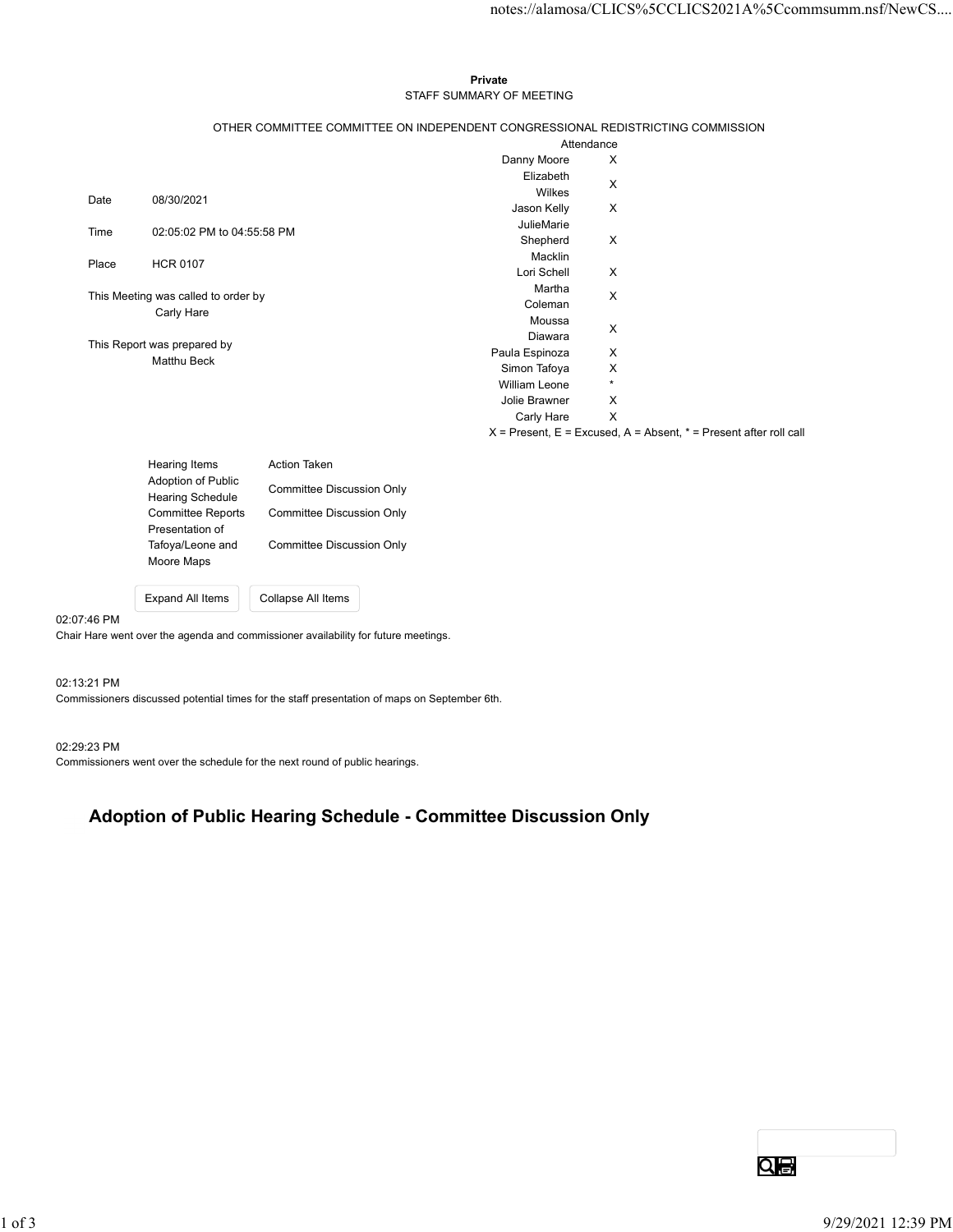|            |             |                                                                                                                           | notes://alamosa/CLICS%5CCLICS2021A%5Ccommsumm.nsf/NewCS                                                                                                                                                                                                                                                                                              |                 |
|------------|-------------|---------------------------------------------------------------------------------------------------------------------------|------------------------------------------------------------------------------------------------------------------------------------------------------------------------------------------------------------------------------------------------------------------------------------------------------------------------------------------------------|-----------------|
|            | 02:43:56 PM | Motion<br>Moved<br>Seconded                                                                                               | I move that we have the first presentation of the staff plan on Monday, the 6th of September, at<br>6:00 pm. I further move that we have the second presentation of the staff plan on Thursday, Sep<br>16th, at 6 pm, and further move that we have ;00the presentation of the third staff plan on Friday,<br>September 24th, at 2pm.<br>Lori Schell |                 |
|            |             | Martha<br>Coleman<br>Moussa<br>Diawara<br>Paula<br>Espinoza<br>Jason Kelly<br>William<br>Leone<br>JulieMarie              |                                                                                                                                                                                                                                                                                                                                                      |                 |
|            |             | Shepherd<br>Macklin<br>Danny<br>Moore<br>Lori Schell<br>Simon<br>Tafoya<br>Elizabeth<br>Wilkes<br>Jolie<br><b>Brawner</b> |                                                                                                                                                                                                                                                                                                                                                      |                 |
|            | 02:45:35 PM | Carly Hare                                                                                                                | YES: 0 NO: 0 EXC: 0 ABS: 0 FINAL ACTION: Pass Without Objection<br>I move the commission amend the previously approved public hearing schedule to include the<br>following hearings on the first staff plan: Tuesday 9/7 6-9 State Capitol Wednesday 9/8 9-12 (Limon                                                                                 |                 |
|            |             | Motion<br>Moved<br>Seconded<br>Martha<br>Coleman                                                                          | and CD 5 TBD - likely Fairplay) Thursday 9/9 1-4 (Grand Lake and Eagle) Friday 9/10 9-12 (Aurora<br>and Thornton)<br>JulieMarie Shepherd Macklin                                                                                                                                                                                                     |                 |
|            |             | Moussa<br>Diawara<br>Paula<br>Espinoza<br>Jason Kelly<br>William                                                          |                                                                                                                                                                                                                                                                                                                                                      |                 |
|            |             | Leone<br>JulieMarie<br>Shepherd<br>Macklin<br>Danny<br>Moore                                                              |                                                                                                                                                                                                                                                                                                                                                      |                 |
|            |             | Lori Schell<br>Simon<br>Tafoya<br>Elizabeth<br>Wilkes<br>Jolie<br><b>Brawner</b>                                          |                                                                                                                                                                                                                                                                                                                                                      |                 |
|            |             | Carly Hare                                                                                                                | YES: 0 NO: 0 EXC: 0 ABS: 0 FINAL ACTION: Pass Without Objection<br><b>Committee Reports - Committee Discussion Only</b>                                                                                                                                                                                                                              |                 |
|            |             |                                                                                                                           | 02:49:41 PM Commissioners Coleman and Brawner gave an overview of the public comments received.                                                                                                                                                                                                                                                      |                 |
|            |             |                                                                                                                           | 03:04:47 PM Commissioner Coleman gave an overview of maps that were received online in public comments.                                                                                                                                                                                                                                              | $Q_{\bigoplus}$ |
| $2$ of $3$ |             |                                                                                                                           |                                                                                                                                                                                                                                                                                                                                                      |                 |

# Committee Reports - Committee Discussion Only